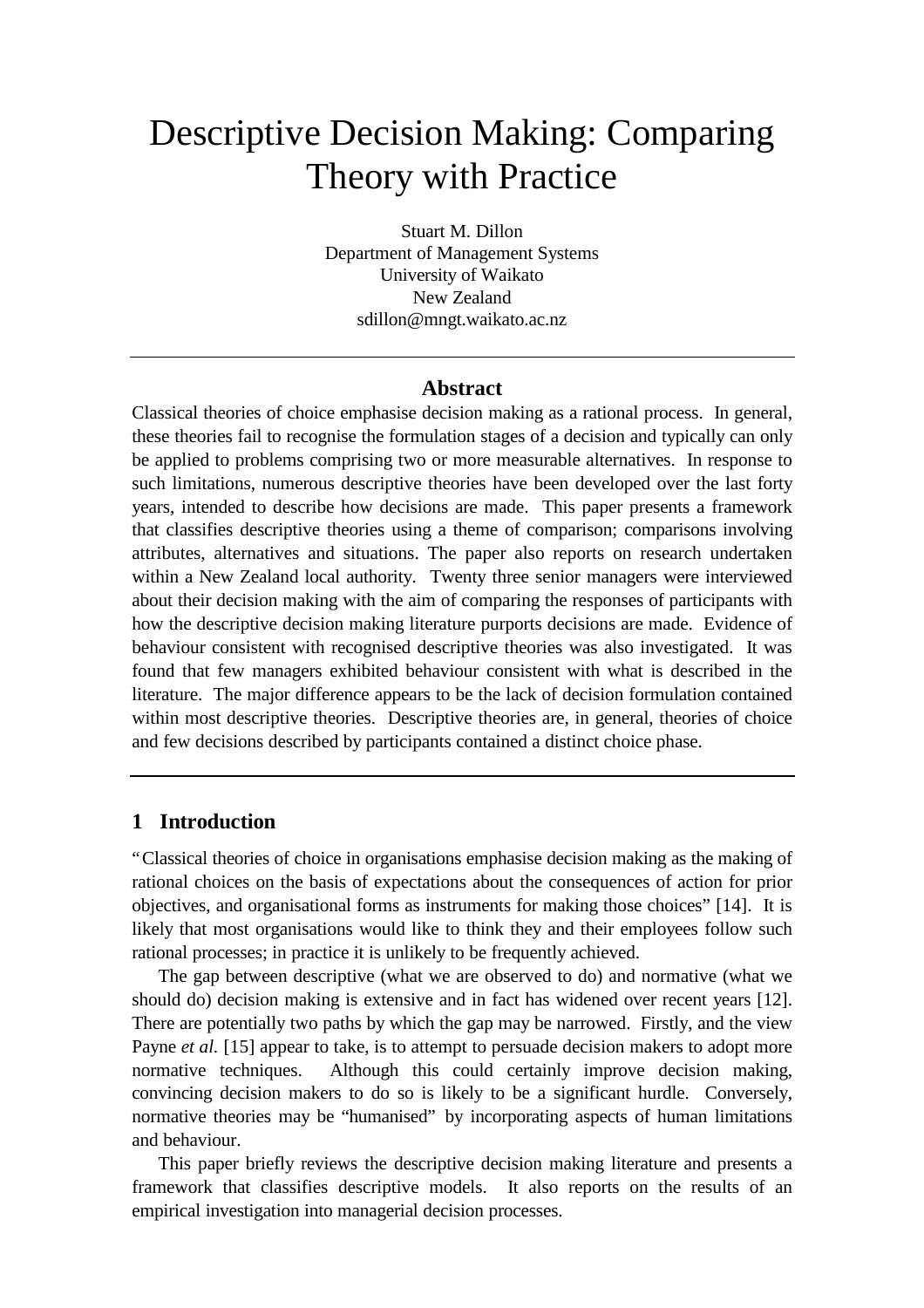# **2 A Review of the Field**

The way people can and do make decisions varies considerably. Much early research has focused on the way we are observed to make decisions and the way in which we should theoretically make decisions, and as a result, the range and diverseness of theory is vast. From this theory, an array of decision making models have emerged. Depending on their methodological foundation, these models can be classified as either descriptive, prescriptive or normative.

# **2.1 Descriptive, Prescriptive, and Normative Modes of Decision Making**

As research has evolved, the distinction between descriptive and normative theories has become fuzzy. Normative theories have been refined so that they better "describe" decision making, e.g., Prospect Theory [9], Subjective Expected Utility [26] etc. Similarly, theories descriptive in nature have sought to introduce normative axioms, e.g., the Advantage Model [18]. It is, however, important that the distinction between descriptive and normative remains clear; the distinction acts as a useful reference point when attempting to improve managerial decision making processes. More recently, a third classifier has been introduced which better describes models such as the Advantage Model and Prospect Theory. A prescriptive model is one which can and should be used by a real decision maker and is tuned to both the specific situation, and needs of the decision maker. Prescriptive models are based on both the strong theoretical foundation of normative theory in combination with the observations of descriptive theory. A simple way of distinguishing between these modes of decision making is:

**Descriptive**: What people actually do, or have done. **Prescriptive**: What people should and can do. **Normative**: What people should do (in theory).

The focus of this paper is descriptive decision making and the processes employed by real decision makers. Simon [21] proposed a three phase trichotomy of decision processes. These three phases he termed Intelligence, Design and Choice (see Figure 1).



1. Simon's Model of the Decision Process

Intelligence (which was borrowed from and based upon the military meaning of the same word) involves identifying the need for a decision or as Simon put it, "searching the environment." Once the environment has been searched, i.e., the need for a decision identified, the design phase commences. This comprises investigating and developing the problem domain and alternatives. Simon's final phase is that of choice, which describes the activity of selecting the most appropriate course of action from the alternatives previously generated. The cycle of the stages is quite complex. Each phase in making a particular decision is itself a complex decision making process [22]. For example, the design phase may call for further Intelligence, and any phase can generate new problems which themselves have Intelligence, Design and Choice phases.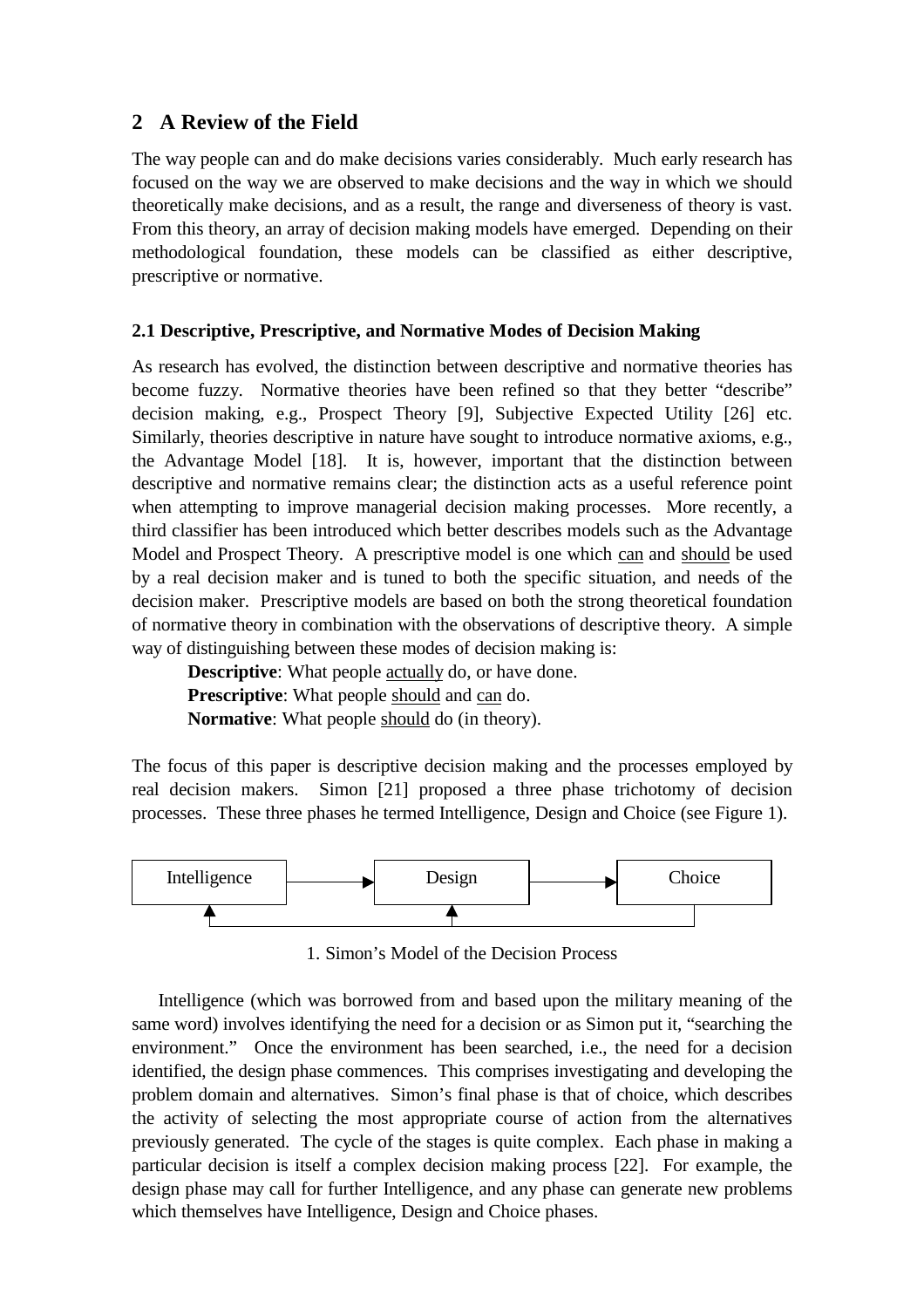One of the central themes of descriptive decision making literature is the idea of Bounded Rationality, also known as Limited Rationality which was first proposed by Simon [19]. The basic tenet of Bounded Rationality is that all intendedly rational behaviour occurs within constraints, including cognitive ones [17]. Rational behaviour is typified by a decision maker who has a "*well-organised and stable system of preferences and a skill in computation that enables him to calculate, for the alternative courses of action that are available to him, which of these will permit him to reach the highest attainable point on his preference scale*" [19]. Simon first made mention of human "physiological and psychological limitations" in his work on rational choice [19]. He states "the maximum speed at which an organism can move establishes a boundary on the set of its available behaviour alternatives", which interprets simply to mean, humans have limits which they cannot exceed.

A central distinction among different decision making strategies (theories/models) is the extent to which they make trades-offs among attributes [15]. A model is deemed Non-Compensatory if "surpluses on subsequent dimensions cannot compensate for deficiencies uncovered at an early stage of the evaluation process; since the alternative will have already been eliminated" [17]. What this means is that those models which screen or eliminate alternatives through sequential comparison or assessment of their attributes are classified as being Non-Compensatory if, once they have been eliminated based upon the single attribute evaluation, they cannot be assessed on any other attribute regardless of their performance on these subsequent attributes. Conversely, being Compensatory "implies that a decision maker will trade-off between a high value on one dimension of an alternative and a low value on another dimension." [16]. The most common Compensatory model is the Additive Model [25] which is described later. Descriptive models are generally Non-Compensatory while Prescriptive and Normative models are typically regarded as being Compensatory.

Another useful comparative measure of descriptive decision making theories involves determining whether they employ Holistic or Non-Holistic evaluative strategies. Holistic simply refers to looking at a subject as a whole rather than a number of components. It may, however, involve a more detailed analysis in order to obtain some overall value or measure. In behavioural choice theory, a Holistic model is one which assesses or compares an alternative or situation<sup>1</sup> as a single item and evaluates each alternative in a non-sequential manner. In contrast, a Non-Holistic model is one that compares or evaluates an alternative on an attribute-by-attribute basis. This may involve looking at every minute detail of a particular alternative and comparing it with another alternative or some threshold, a threshold being a maximum or minimum value with which a given attribute must reach or exceed.

#### **2.2 Descriptive Models**

l

Possibly the oldest descriptive theory is the Satisficing model, which emerged around the same time, and is linked, to the idea of Bounded Rationality. First reported by Simon [20], this theory posits that decision makers choose an alternative that exceeds some criterion or standard. Behaviour of organisations in learning and choice situations fall far short of the idea of "maximising" postulated in economic theory, "… organisations adapt well enough to satisfice, they do not, in general, optimise" [20]. Simon's argument is

 $<sup>1</sup>$  In this paper, a situation is defined as the nature, type and environment of a decision problem.</sup>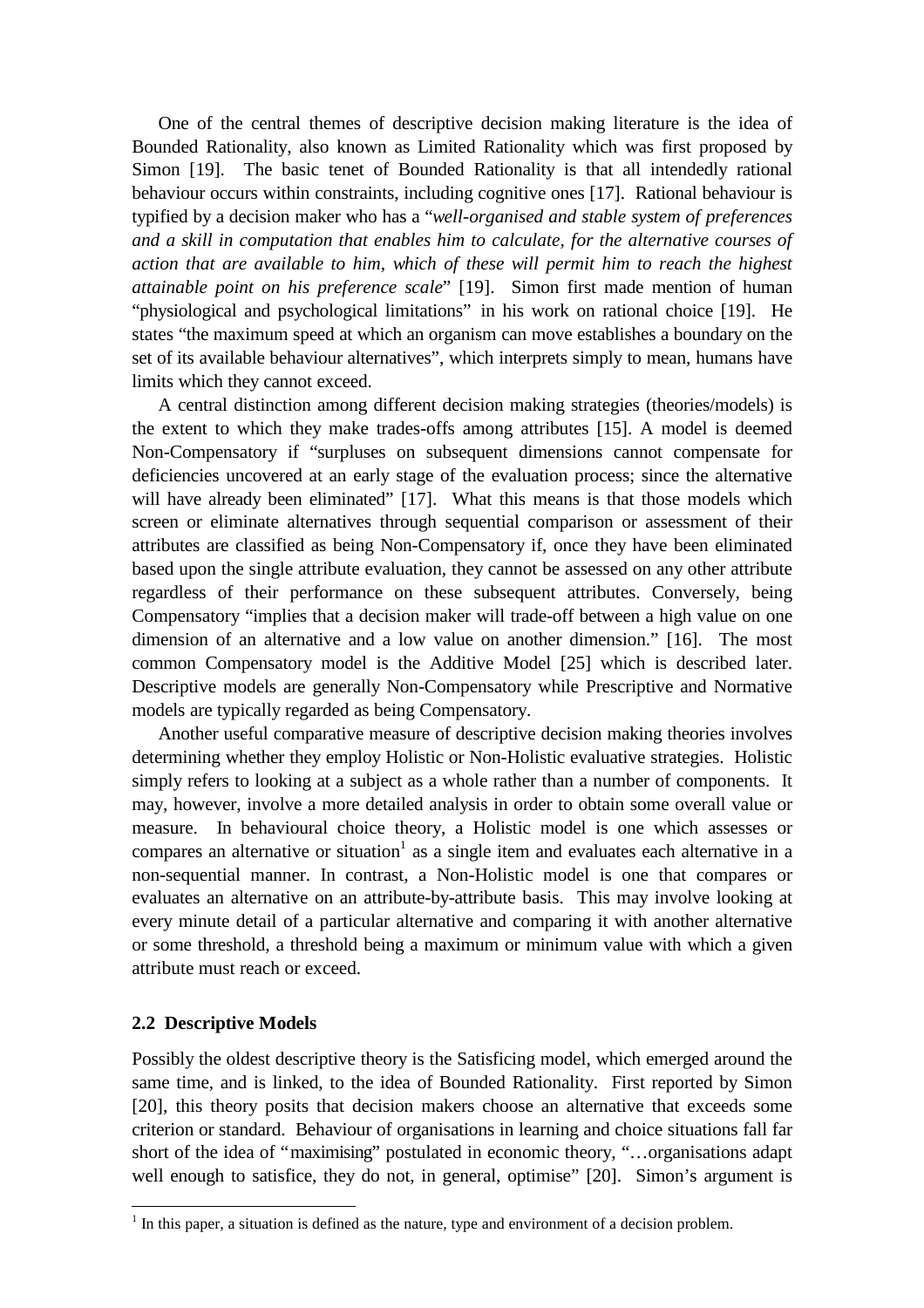centred around the fact that decision makers do not and cannot maximise in most situations.

Cohen *et al.*, [3] developed the Garbage Can model in response to what they termed organised anarchies. Organised anarchies, also referred to as decision situations, are characterised by three general properties: Problematic Preferences, Unclear Technology and Fluid Participation. Within an organised anarchy, it is difficult to assign preferences to a specific decision problem. This is due, in part, to the fact that the organisation consists of a loose, ill-defined group of ideas rather than a clear set of preferences. The organised anarchy is characterised by its ambiguous operating procedures and a "learn from our mistakes" philosophy. The Garbage Can model is fundamentally distinct from other published descriptive theories. When most decision situations arise, conventional practice is to determine the most appropriate action by whatever means. Garbage Can theory states that the organised anarchy is faced with a number of choices, for which compatible problems are sought. "To understand processes within an organisation, one can view a choice opportunity as a garbage can into which various kinds of problems and solutions are dumped by participants as they are generated. [3].

A relatively modern theory is that of Image Theory developed by Beach and Mitchell over a period of twelve years. Based around the Lexicographic model [24] and the Strategy Selection model [1], Image Theory is a refinement and synthesis of existing ideas applied to real world decision problems. Image Theory attempts to describe two types to decision making: **Progress Decisions**, about whether past decisions are being adequately carried out and, **Adoption Decisions**, making decisions to replace incorrect or unachievable decisions made previously.

Einhorn [7], describes the Conjunctive/Disjunctive model as a combination model in that it works by combining information. The Conjunctive/Disjunctive model has been proposed by a number of authors e.g. [4], [5], and [7]. The Conjunctive model looks to select a solution or a group of potential solutions from a list of alternatives. All alternatives which exceed some threshold or aspiration level become part of this group. Those alternatives which do not exceed this level are eliminated. The Disjunctive model evaluates each alternative with respect to its best attribute rather than all of them. The Conjunctive/Disjunctive models have a similar philosphy to that of Simon's [19] Satisficing model. Rather than try to get the optimal solution, it searches for an adequate solution or solutions. This is achieved by installing either a minimum evaluation function (in the case of the Conjunctive model) or a maximum evaluation function (Disjunctive model).

The naming of the Lexicographic model [25] is derived from the word Lexicon and refers to the ordering of the dimensions of alternatives. The premise for the use of this model is that the decision maker must know of the dimensions (attributes) which make up the alternatives, and must be able to rank them in terms of their importance. This is because each pair of alternatives is compared in terms of each attribute beginning with that deemed as most important, until dominance of one over the other occurs.

Tversky [24], presents a probabilistic model of choice, the Elimination By Aspects (EBA) model which is related to the Lexicographic model in that they both follow intradimensional evaluation strategies [8][15]. Its principal activity is a covert elimination process. Each alternative is viewed as a set of aspects which are sequentially evaluated.

In more recent times, Klein [10] has proposed the Recognition Primed Decisions (RPD) model as a descriptive model of decision making in natural settings; a natural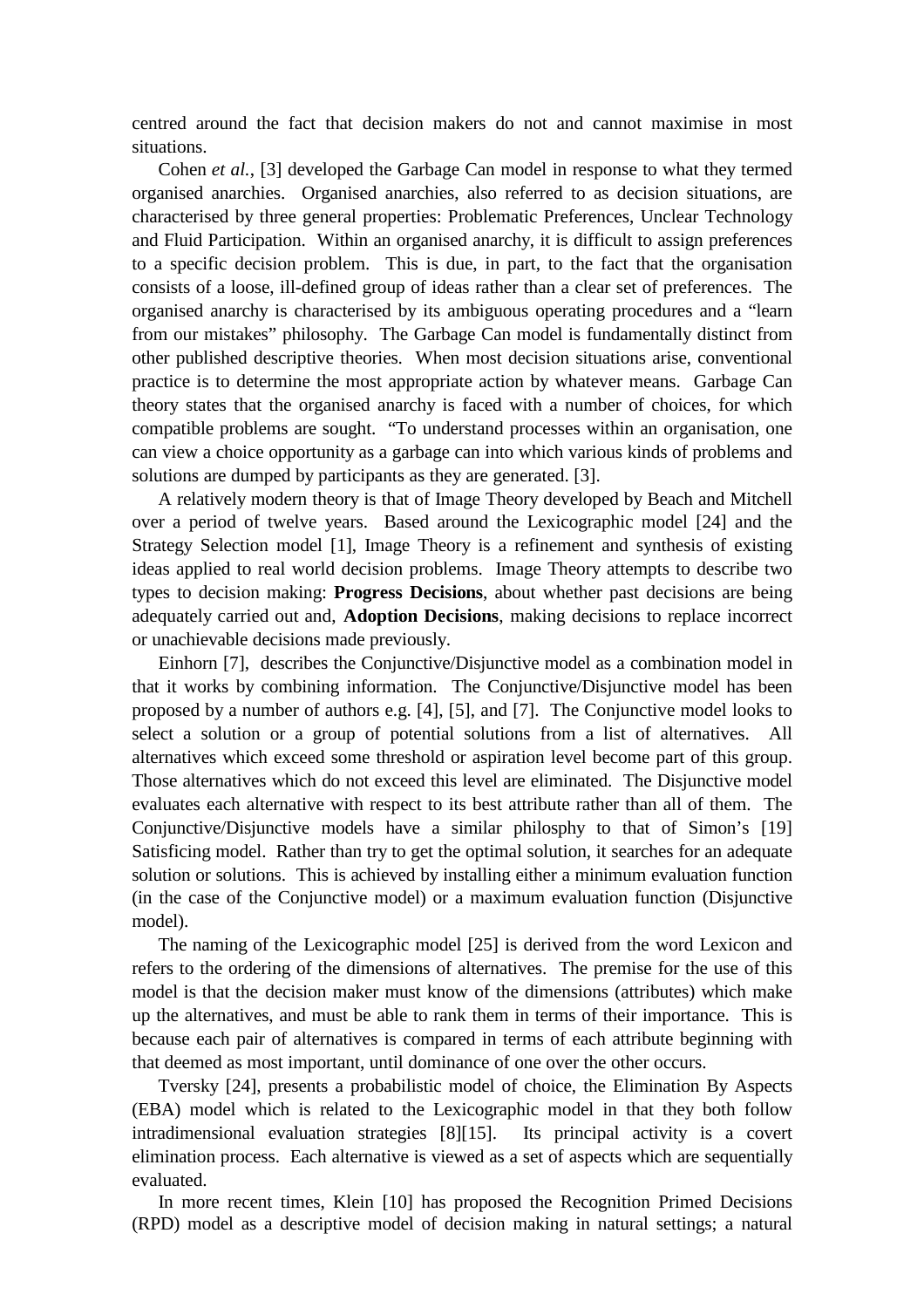setting being within some organisational or real life context. The RPD model was developed based on the observation and questioning of 150 professional decision makers. The RPD model contains four major components: Recognising cases as typical, Situational understanding, Serial evaluation and, Mental simulation. The four parts of the RPD model are typically employed in a sequential manner and involve revisiting and comparing previous decisions along with simulating how various options might be carried out and what their outcomes might be.

Two models regularly mentioned in the descriptive literature, also warrant attention. The Additive and Additive Difference models are considered by many to be descriptive e.g., [17]. These models are thought to be good approximations of multiattribute decision behaviour in risk free situations [17], yet are more commonly used by researchers as tools to predict judgements of various experts such as clinical diagnosticians and stockbrokers [6][23]. The Additive Model of choice independently and individually evaluates multidimensional alternatives. It considers each alternative, one at a time, and determines, by whatever means, its rating or performance before going on to the next alternative. The alternatives can then be holistically compared to determine the best. The Additive Difference Model [25], is "based on comparisons of component-wise differences between the alternatives". These comparisons are pair-wise, i.e., they only involve two alternatives at a time. Simply, alternatives are compared over one dimension at a time. Each comparison is multiplied by the difference function (weighting) which determines the advantage or disadvantage for that alternative on that dimension. These advantages and disadvantages are finally summed for both alternatives over every dimension in order to get the final subjective value for that alternative with respect to the one with which it has been compared.

#### **2.3 Synthesising Descriptive Theories**

The development of descriptive theories of choice has been one of building on what has gone before. In addition to the development of these models, several authors have developed frameworks with the objective being to better understand and compare existing descriptive theories. Lipshitz [11] proposed that human decision processes comprise at least one of three modes: consequential choice, matching and reassessment. These three modes form an argument-driven integrative framework where the decision making actions are categorised by argument rather than forward-looking choice. Lipshitz [11] posits that traditional choice theory, i.e., choosing from a number of alternatives, rarely describes accurately how decisions are actually made.

Schoemaker [17] presented a "schematic overview of the various classes of descriptive models that have been proposed". Schoemaker made an initial distinction between models being either Holistic or Non-Holistic. The Non-Holistic models were then classified based on the type of comparison that occurred within each. The three types of comparison are: against some standard, across attributes and, within attributes.

## **3 A New Framework of Descriptive Theories**

All decision making activities include at various stages some form of comparison. These principally include: comparisons between alternatives; comparisons between decision situations and; comparisons between the attributes of different alternatives. The principal distinction within the framework proposed below (Figure 2), is between situation and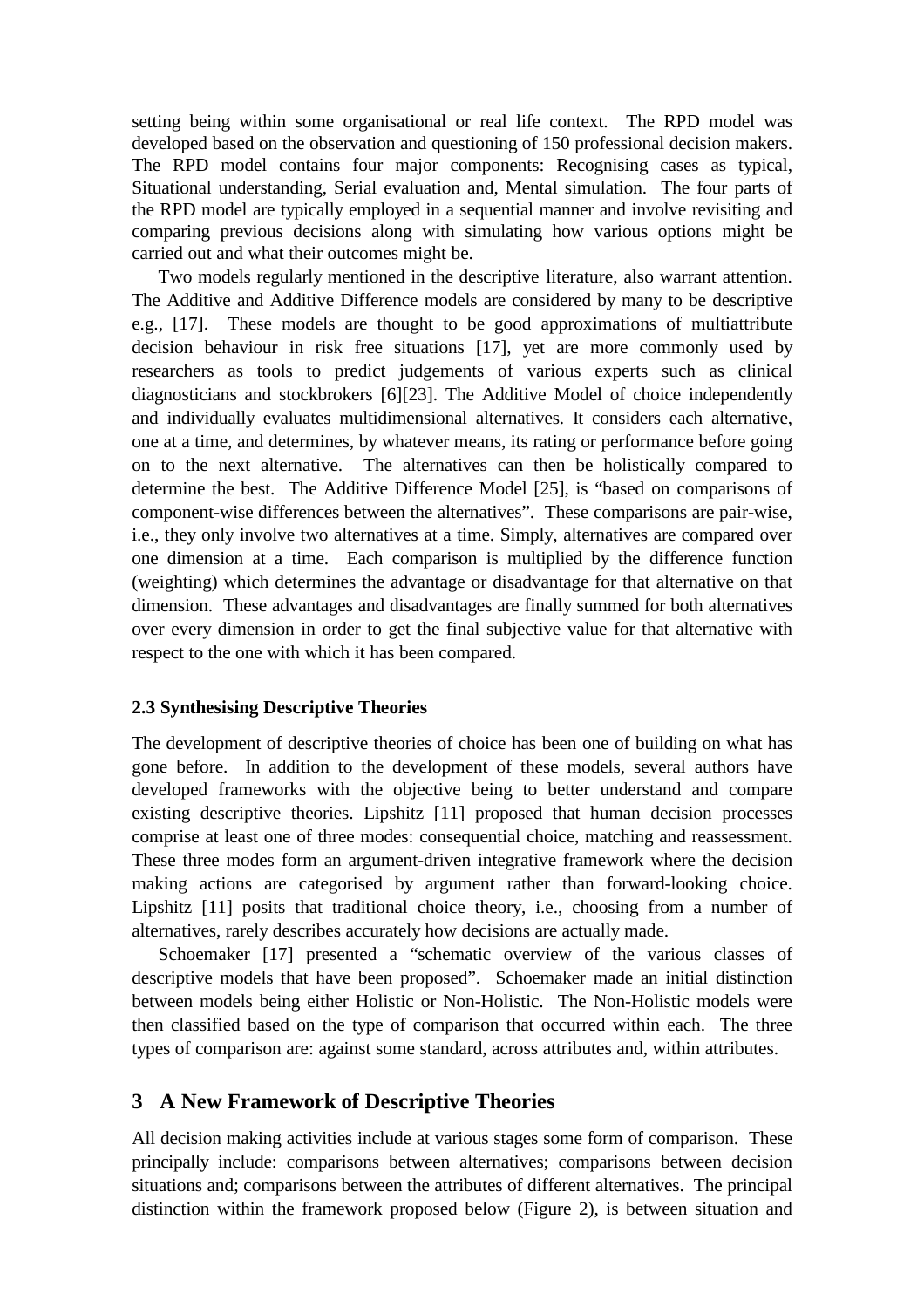non-situation comparisons. Situation comparisons include comparisons between situations and comparisons between situations and alternatives. The non-situation comparisons are of three forms: comparisons between alternatives (or the attributes of alternatives) and a standard; between alternatives and; between attributes of different alternatives. Several of the identified descriptive models contain multiple forms of comparison. In general, those models that contain multiple forms of comparison are typically compensatory (with the exception of the Lexicographic model).

This framework presents little new information, however it does offer a fresh, new view of existing descriptive theories. It provides an instrument for the evaluation and comparison of these theories with respect to their appropriateness in prescribing their use. It allows the similarities to be identified, along with the identification of the possible reasons for their use (or non-use) by real decision makers.

|                                    | <b>Situation Comparisons</b>               |                                                         | <b>Non-Situation Comparisons</b>                                                        |                       |                                            |
|------------------------------------|--------------------------------------------|---------------------------------------------------------|-----------------------------------------------------------------------------------------|-----------------------|--------------------------------------------|
| <b>Models</b>                      | Comparison<br>between<br><b>Situations</b> | Comparison<br>between<br>Alternatives<br>and Situations | Comparison<br>between an<br>Alternative/<br>Attribute and<br>some Standard Alternatives | Comparison<br>between | Comparison<br>between<br><b>Attributes</b> |
| Satisficing                        |                                            |                                                         |                                                                                         |                       |                                            |
| Garbage Can                        |                                            |                                                         |                                                                                         |                       |                                            |
| Recognition<br>Primed<br>Decisions |                                            |                                                         |                                                                                         |                       |                                            |
| Image Theory                       |                                            |                                                         |                                                                                         |                       |                                            |
| Conjunctive/<br>Disjunctive        |                                            |                                                         |                                                                                         |                       |                                            |
| Elimination By<br>Aspects          |                                            |                                                         |                                                                                         |                       |                                            |
| Additive                           |                                            |                                                         |                                                                                         |                       |                                            |
| Lexicographic                      |                                            |                                                         |                                                                                         |                       |                                            |
| Additive<br>Difference             |                                            | ٠<br>∼                                                  | ٠<br>٠                                                                                  | ٠                     |                                            |

2. Framework of Descriptive Theories

# **4 Observed Decision Making Behaviour**

As a means of complementing the existing literature, 23 senior mangers from a New Zealand based local authority were interview about their decision making. The objective was to establish the degree to which the behaviour presented in the literature was occurring within a New Zealand decision making environment. Each interview participant was given approximately one hour in which to describe their decision making approach to both work and private decisions. They were also asked to describe a 'typical' decision they had recently made. An overview of the more significant results is presented below.

# **4.1 Compensatory and Holistic Behaviour**

All participants were compared with respect to their compensatory and holistic decision making behaviour. These comparisons were made with respect to the participants entire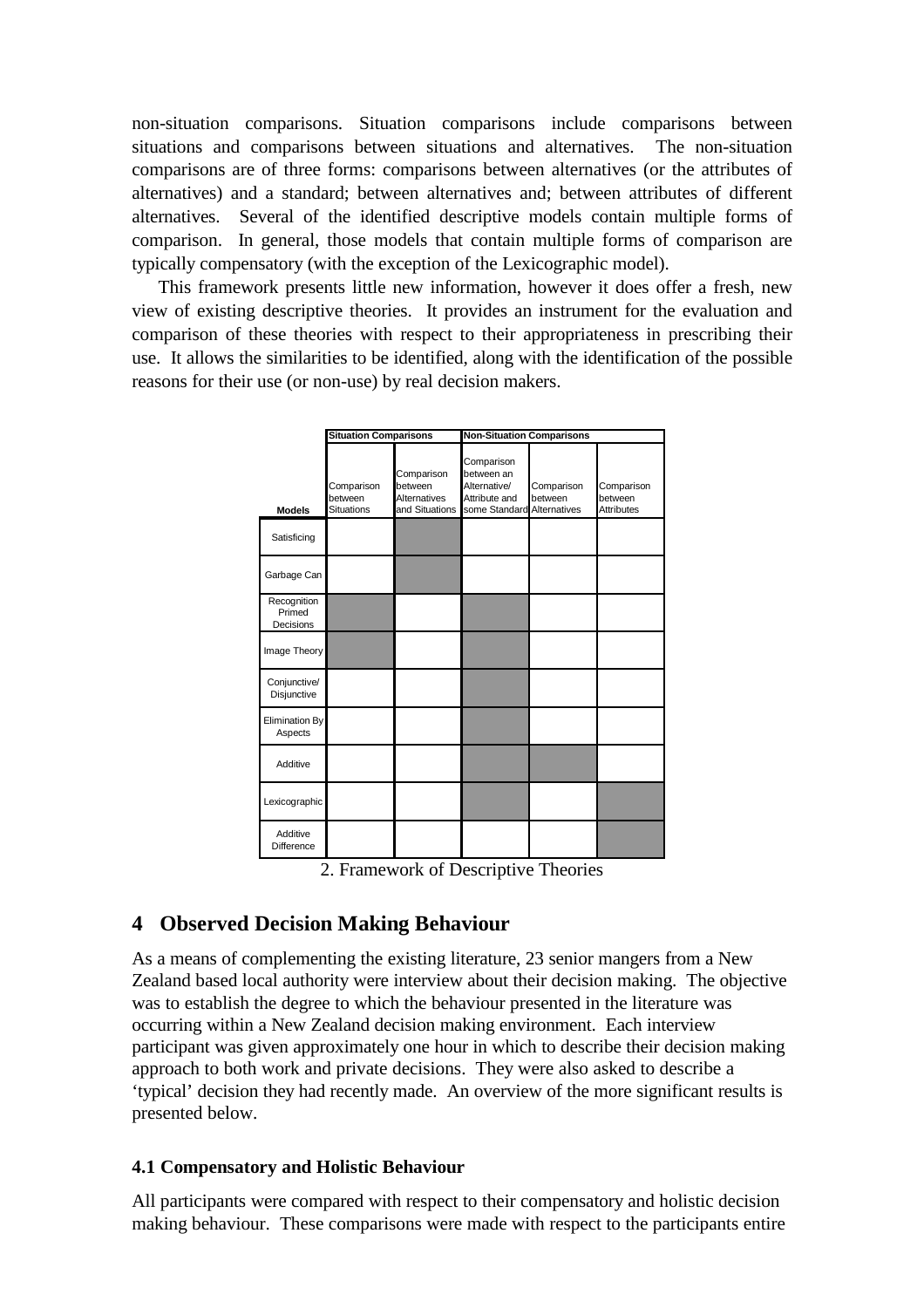decision making behaviour, both personal and professional. Results are presented in Figure 3. The models have also been included to indicate where much of the behaviour occurs. Participants who displayed or described behaviour consistent with one of the descriptive models have been positioned over that model. Use of more than one model by a single participant is represented by a dashed line between the relevant models. Those for which it was impossible to identify any behaviour consistent with one or more of the described models were assigned Holistic and Compensatory scores by the author. Scores on each range from 0 ( entirely Non-Holistic or Non-Compensatory) to 10 (entirely Holistic or Compensatory).



3. Classification Scheme for Descriptive Models  $\mathbf{x}$ =Placement of individuals in relation to descriptive model)

Looking firstly at the placement of the models, the majority (as expected) fall into the Non-Compensatory category, with only the composite models, and the more questionable descriptive models deemed as being Compensatory. The Holistic/Non-Holistic split is more even, distinguished by the sequential processes of the Non-Holistic models and the non-sequential processes of the Holistic models. As can be seen in Figure 3, 15 out of the 23 participants (65%) typically follow holistic strategies, which is consistent with what recent authors have noted [1][10][11]. The mix between Compensatory and Non-Compensatory behaviour however was more even, which suggests, for whatever reason, neither Compensatory nor Non-Compensatory decision making predominates in the local government decision making environment. The high number (13) of participants who described behaviour consistent with the RPD model, the Garbage Can model, and Satisficing gives support for the tenet of Bounded Rationality. These three models all follow very simplified processes in which adequate solutions are sought as opposed to optimal ones.

## **4.2 Analytical Decision Making**

Certain types of decision problem require particular approaches to decision making. For example, structured problems are typically well suited to the application of structured decision processes. In a similar vein, analytical decisions are best approached by way of an analytical decision strategy. Observations made in this study challenge this view. The results of this part of the investigation are taken from the decisions described by each of the participants; therefore the results can not be generalised. Each decision described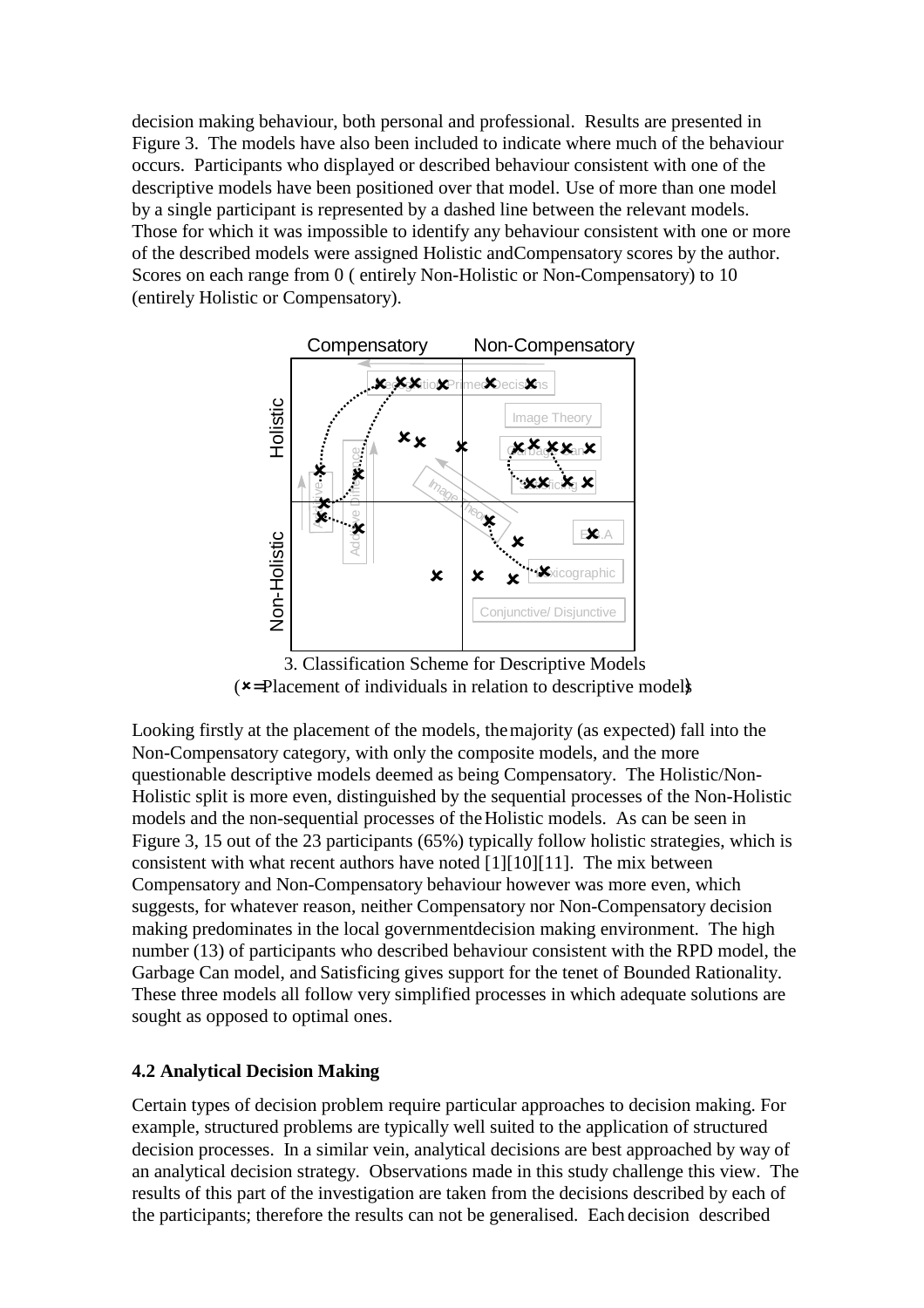was assigned a score between 1 and 10, where a 1 indicated a non-analytical problem and a 10 represented a completely analytical problem. The approach taken by the decision makers was also assessed in this way. Figure 4 presents the results of this part of the study. If we introduce the hypothesis that decisions are made in a way that is consistent with the nature of the decision problem, then the lightly shaded quadrants of Figure 4 support the hypothesis while the darker quadrants do not.



4. Analytic and Non-Analytic Decision Strategies

In summarising the results, 61% of participants approached the decision in a manner, thought by the author, to be consistent with the problem type. The resulting group contained two distinct groups of decision maker, both of which gave little consideration to the problem type. The first group contained those who approached the problem in the way that appeared best at the time, where as the second group contained those who approached all decisions in either an analytic or non-analytic manner. Because only one decision from each participant was analysed, we cannot be certain that the above figures may be accurate for all decisions.

## **5 Summary and Implications for Prescription**

The summarised empirical results do little to support the descriptive research to date, especially with respect to the earlier work. Early researchers were consumed with producing descriptive theories for which all observed decision making could be described. More recently, it is increasingly acknowledged that the vast array of decision making styles and environments makes developing such a theory unachievable. Authors such as Shafir *et al.* [18] and Kahneman and Tversky [9] recognised that accurate descriptive models were possible, but only in describing isolated types of decisions such as choices between monetary lotteries. In addition these theories were purported only to be able to predict the chosen alternative rather than describe the process. The results of this study emphasise the role Bounded Rationality plays in individual decision making.

The value of work such as this lies in the development of better decision techniques and aids for the less than rational decision maker. An understanding of the decision makers behaviour, and more specifically, the reasons for such behaviour, is useful in the advancement of managerial decision making. There is likely to be certain types of decision behaviour that are always going to be present in unaided decision making. Rather than trying to remove some of these apparent inhibitors to "good" decision making, we need to use them to help in the development of more appropriate prescriptive decision making methods.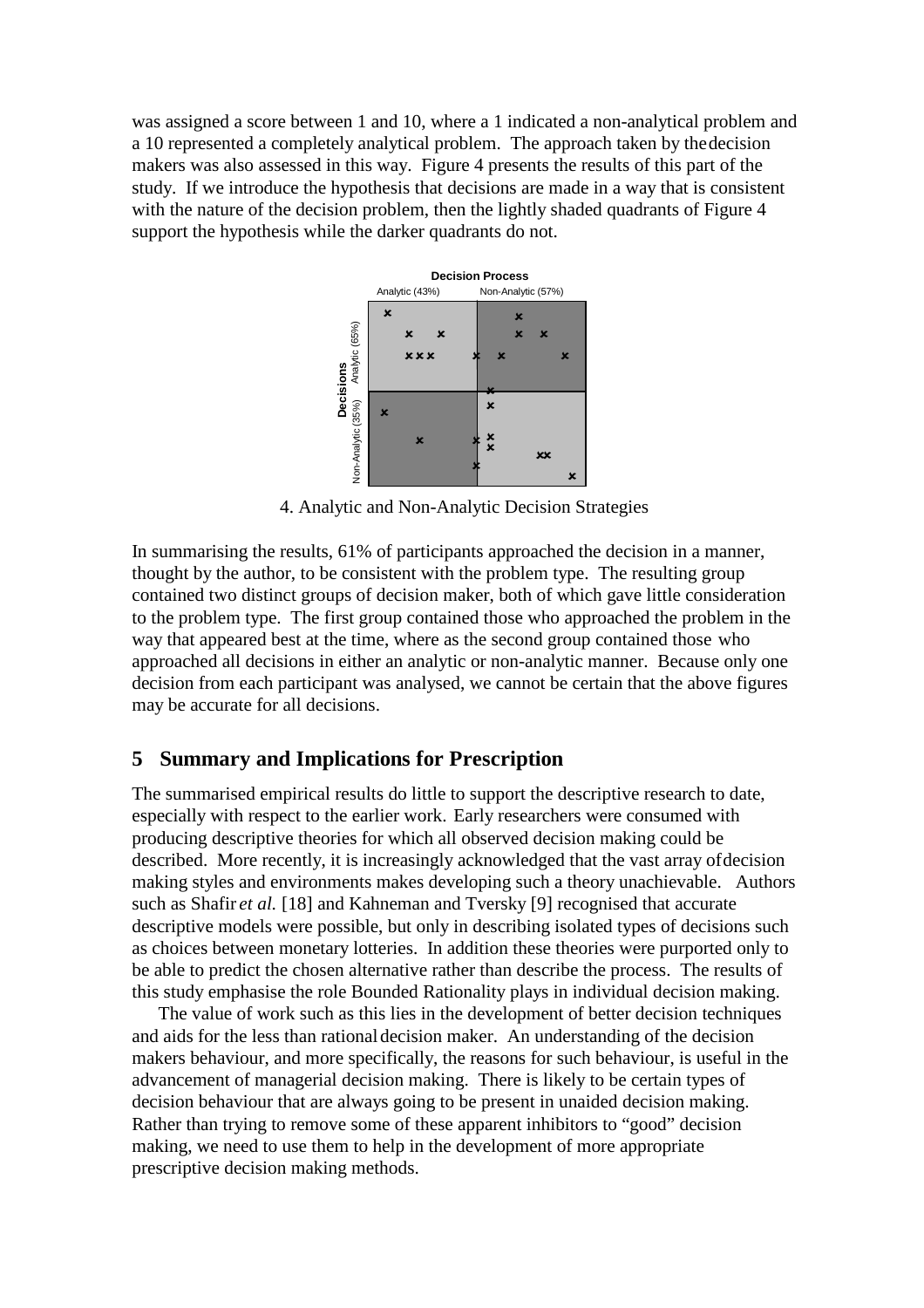## **References**

- [1] Beach, L.R. and Mitchell, T.R. "A Contingency Model for the Selection of Decision Strategies," *Academy of Management Review*, Vol. 3 (1978), pp.439-449.
- [2] Beach, L.R. and Mitchell, T.R. "Image Theory: A behavioral theory of decisions in organisations," In Staw, B.M. and Cummings, L.L. (Eds*) Research in Organization Behavior* (Vol. 12), Greenwich, CT: JAI Press (1990).
- [3] Cohen, M. D., March, J. P., and Olsen, J. P. "A Garbage Can Model of Organizational Choice," *Administrative Science Quarterly*, Vol. 17 (1972), pp. 1- 25.
- [4] Coombs, C.H. and Kao, R.C. "Nonmetric Factor Analysis," *Research Bulletin*, No. 38, Engineering Research Institute, University of Michigan (1955).
- [5] Dawes, R.M. "Social Selection based on Multidimensional Criteria*," Journal of Abnormal and Social Psychology*, Vol. 68 (1964), pp. 104-109.
- [6] Dawes, R.M. and Corrigan, B., "Linear Models in Decision Making*," Psychological Bulletin*, Vol. 81, No. 2 (1974), pp. 95-106.
- [7] Einhorn, H.J. "The Use of Nonlinear, Noncompensatory Models in Decision Making," *British Psychological Society Bulletin*, Vol. 73, No. 3 (1970), pp. 221- 230.
- [8] Hogarth, R.M. "*Judgement and Choice: The Psychology of Decision*," Chichester, England: Wiley (1980).
- [9] Kahneman, D. and Tversky, A. "*Prospect Theory*," Econometrica, Vol. 47 (1979), pp.263-291.
- [10] Klein, G.A. "Recognition Primed Decisions, "In Rouse, W.B. (Ed.), *Advances in Man-Machine Research*, Vol. 5, pp.47-92, Greenwich, CT:JAI Press (1989).
- [11] Lipshitz, R. "Decision Making in Three Modes" Journal for the Theory of Social *Behavior*, Vol. 24, No.1 (1994), pp.47-65.
- [12] Luce, R.D. and von Winterfeldt, D. "What Common Ground Exists for Descriptive, Prescriptive, and Normative Utility Theories," *Management Science*, Vol. 40, No. 2 (1994), pp. 263-279.
- [13] March, J.G. "*A Primer on Decision Making*," The Free Press, NY (1994).
- [14] March, J.G. and Olsen, J.P. "Garbage Can Models of Decision Making in Organizations," in March, K.G. and Weissinger-Baylon, R. (Eds), *Ambiguity and Command*, Longman Inc, USA (1986), pp. 11-35.
- [15] Payne, J. W., Bettman, J. R. and Johnson, E. J*. "The Adaptive Decision Maker*," Cambridge University Press: Australia (1993).